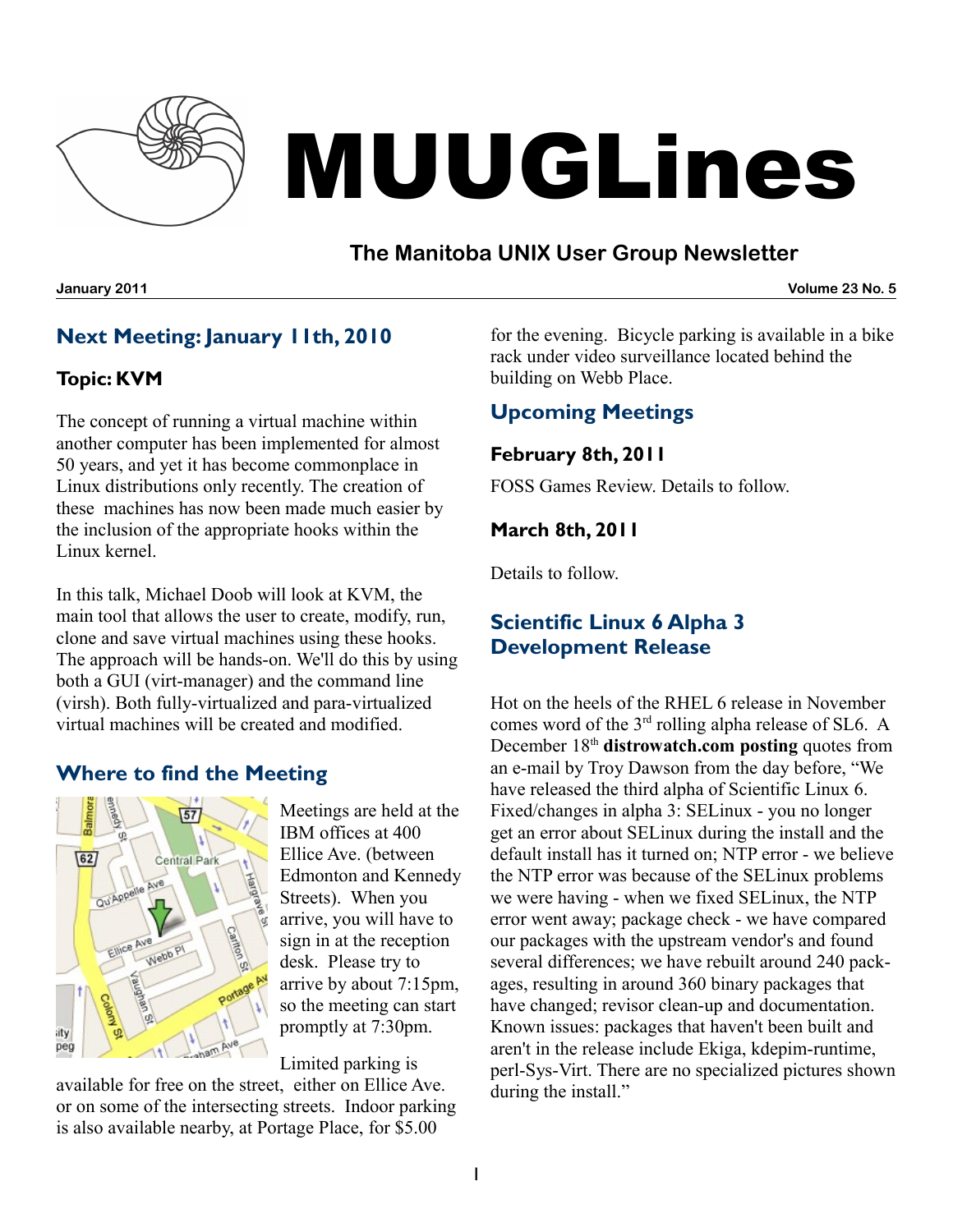By the time you read this, we might be seeing the first beta release of SL6, which is estimated for January 7. No official word yet from the CentOS team on their own version 6 release.

#### **WordPress 3.0.4 Important Security Update**

According to the **[WordPress](http://wordpress.org/news/2010/12/3-0-4-update/)** web site, in an article posted December 29, 2010 by Matt Mullenweg,



update version 3.0.4 of WordPress is available immediately. It "is a very important update to apply to your sites as soon as possible because it fixes a core security bug in our HTML sanitation library, called KSES. I would rate this release as critical."

Mullenweg added: "I realize an update during the holidays is no fun, but this one is worth putting down the eggnog for. In the spirit of the holidays, consider helping your friends as well."

Consider yourself duly warned, and helped! :)

**<http://wordpress.org/news/2010/12/3-0-4-update/>**

## **Mozilla Discloses User Data Was Open to Access**

Chris Lyon, Director of Infrastructure Security at Mozilla, reported that on December 17<sup>th</sup> "Mozilla was notified by a security researcher that a partial database of addons.moz-



illa.org user accounts was mistakenly left on a Mozilla public server." The issue was reported to Mozilla via their web bounty program. Lyon adds "We were able to account for every download of the database. This issue posed minimal risk to users, however as a precaution we felt we should disclose this issue to people affected and err on the side of disclosure."

"The database included 44,000 inactive accounts using older, md5-based password hashes. We erased all the md5-passwords, rendering the accounts disabled. All current addons.mozilla.org accounts use a more secure SHA-512 password hash with per-user salts. SHA-512 and per user salts has been the standard storage method of password hashes for all active users since April 9th, 2009."

"It is important to note that current addons.mozilla.org users and accounts are not at risk. Additionally, this incident did not impact any of Mozillas infrastructure. This information was also sent to impacted users by email on December 27th."

## **GnuCash 2.4.0 Released**

The GnuCash development team announced, via their web site and mailing list, the newest stable release of GnuCash 2.4.0 Free Accounting Software. "With this new release series, GnuCash can use an SQL database using SQLite3, MySQL or PostgreSQL. It runs on GNU/Linux, \*BSD, Solaris, Microsoft Windows and Mac OSX<sup>"</sup>

Major changes in the 2.4.0 release include;

- In addition to the XML backend, GnuCash can now use a SQLite3, MySQL or PostgreSQL database to store the data. This is a new implementation using libdbi. It supports all features including the business features. In order to build with this, add --enable-dbi to the configure command. In addition to the libdbi-dev package for your distribution, you will also need the appropriate DBD (libdbi driver) package for sqlite3, mysql or postgresql.
- As a replacement for the current GtkHTML HTML engine used to display reports and graphs, GnuCash can use WebKit. WebKit is the engine used by Google Chrome on Windows and Safari on Apple. In order to build with this, add --withhtml-engine=webkit to the configure command. You will need an appropriate webkit-dev package. On win32, you will need to download the webkit-1.1.90-win32.zip file from the source repository and put it into the downloads directory of your GnuCash build area.
- Updated AqBanking on Win32.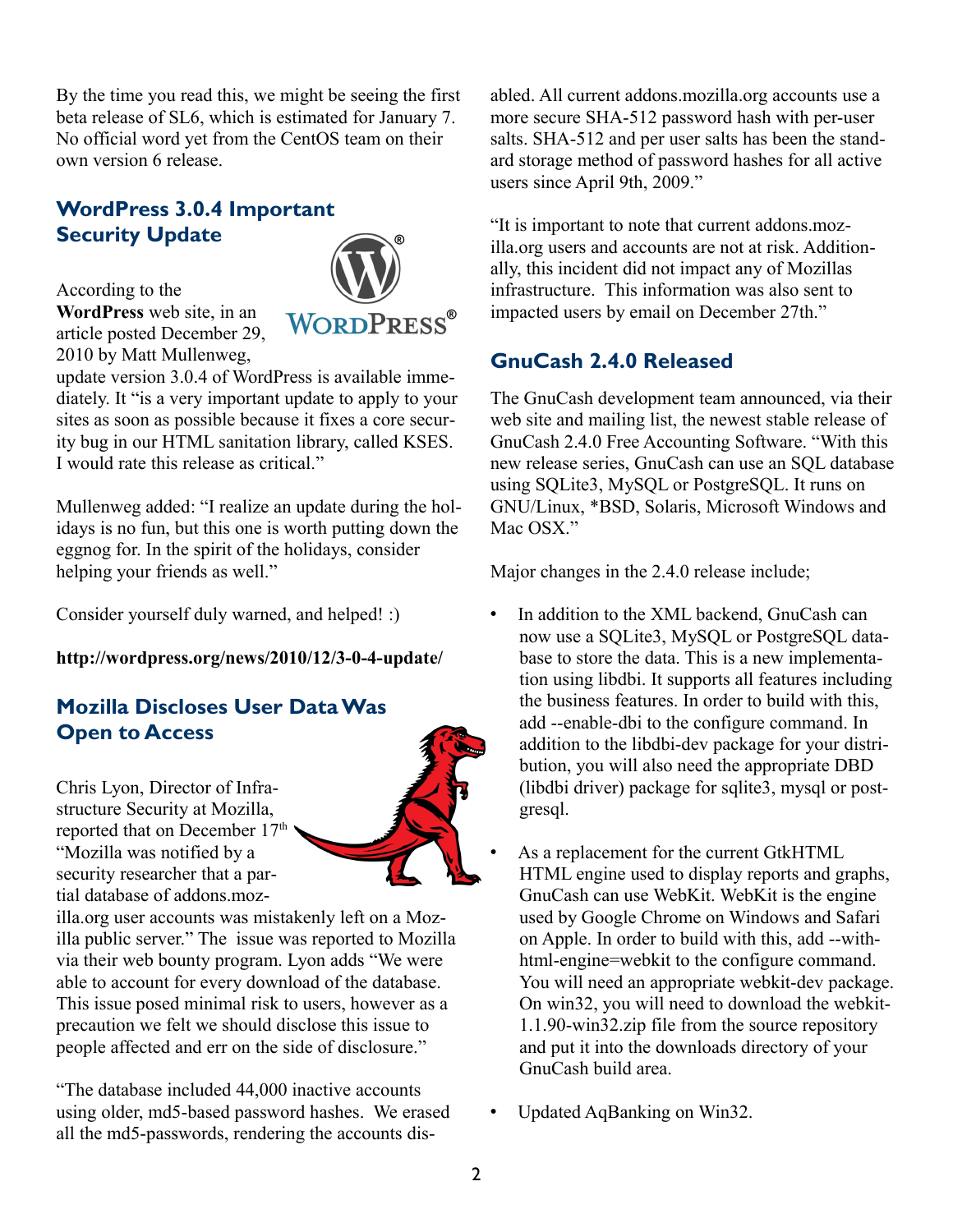The announcement warns: "You should uninstall any earlier GnuCash version from your system prior to installing 2.4.0. Failing to do so may result in startup errors. In particular on Windows this may cause 'Parse error: entry point not found' errors."

#### **Blender 2.56 Beta**

As 2010 drew to a close, the Blender Foundation and online developer community announced the release of **Blender** 2.56 Beta, the "fourth



official beta release of the Blender 2.5 series, representing the culmination of many years of redesign and development work."

"This version is called a 'Beta' because it's now for the most part feature complete. The Python API has had some extensive changes, most notably in naming conventions and in creation and access of properties."

Blender 2.55 Beta was released not long before, but with this latest release, "over 440 bugs were fixed!"

The Blender release announcement includes a couple important notes. "Between 2.53 and 2.56 an extensive renaming operation has changed the scripting API a lot, with repercussions also for loading 2.53 .blends with animation into 2.56. The day after release, a very bad bug in 'undo' for using Cloth/Fluid sim has been solved. We'll probably release a 2.56a update soon."

#### **Reports of Procmail's Death Not Terribly Exaggerated?**

According to an article on **[lwn.net](http://lwn.net/Articles/416901/)**, the procmail mail filter is getting rather long in the tooth, and hasn't been updated in close to a decade! While this may not be a problem to some, since it continues to work well at what it does, many are concerned that the last release, version 3.22, was from September of 2001, leaving some bugs and potential security vulnerabilities unfixed for a long time.

The article mentions a couple more up-to-date alternatives that people may want to consider: Maildrop, an application developed by the Courier MTA project,

and Dovecot's Local Delivery Agent (LDA) module, which has a plugin for filtering rules in the Sieve language. "Maildrop has an advantage over LDA, though, in that in addition to Courier, it is also designed to work with the Qmail and Postfix MTA<sub>s</sub>"

#### **<http://lwn.net/Articles/416901/>**

## **Ten Cool "vi" Tricks**

An IBM DeveloperWorks article claims "Ten cool commands sure to impress your friends"! OK, maybe if your friends are really geeky...

The article includes tips such as turning line numbering on & off, advanced search techniques (caseinsensitive searches, compound

searches, replaying patterns), using bookmarks, switching character case, using external filters and saving sections.

#### **<http://rootprompt.org/article.php3?article=11719>**

#### **Parted Magic 5.8 Released**

"After several months of work, a new version is ready for release," states the news on the Parted Magic web site.



"[Many] bugs have been fixed and many core programs have been updated. You will notice the Linux 2.6.36 kernel and the newest version of the Gnome Partition Editor (GParted). There is also a mess of new stuff as well. Parted Magic now includes the SciTE text editor! For the first time the ISO image can be fully loaded into RAM and Booted. This means, for example, that the default syslinux menu can be used for a PXE boot."

Updated programs: clonezilla-1.2.6-40, plpbt-5.0.11, psensor-0.4.4, linux-2.6.36.2, busybox-1.17.4, nwipe-0.03, simpleburn-1.6.0, syslinux-4.03, clamav-0.96.5, e2fsprogs-1.41.14, gparted-0.7.1